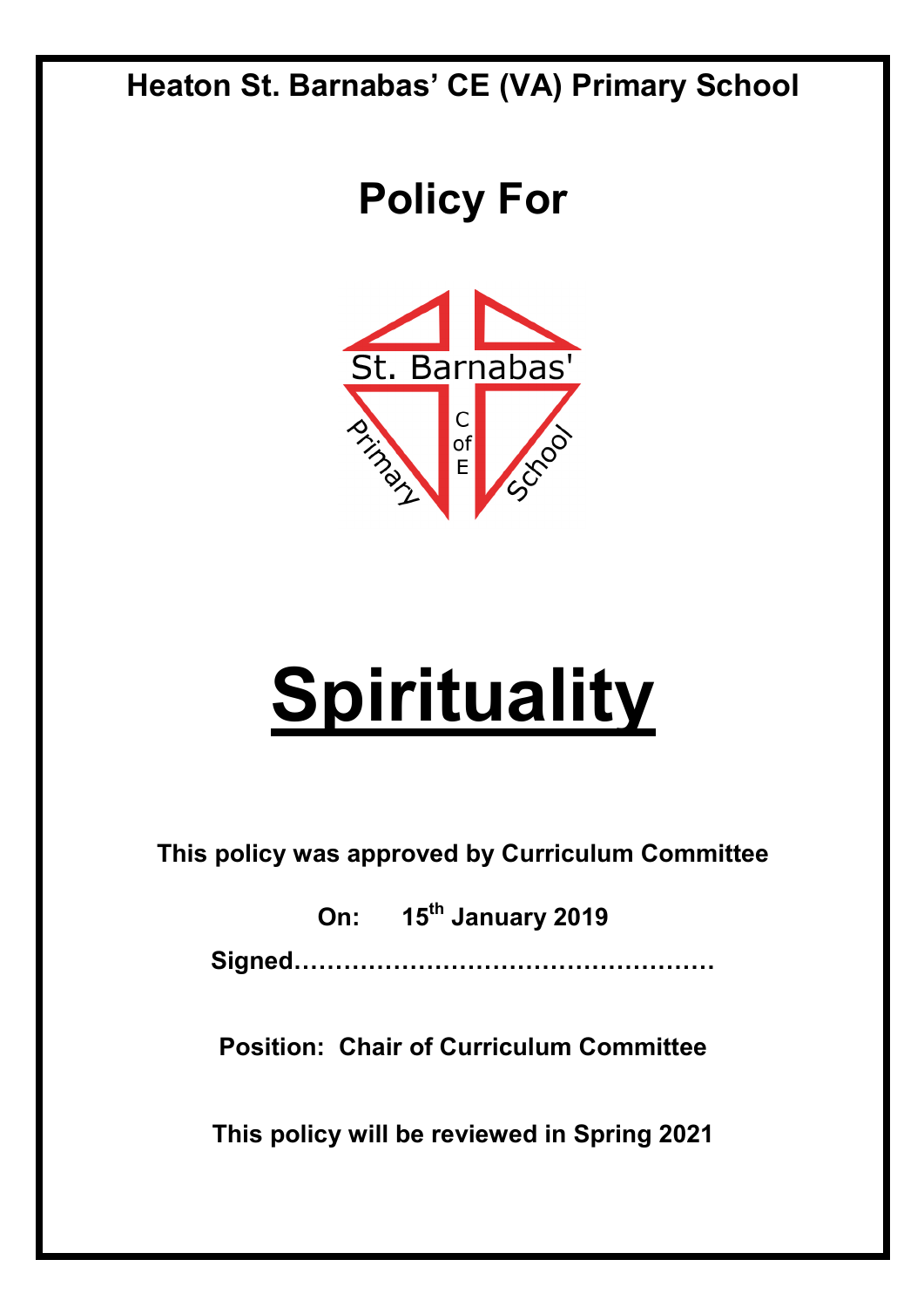#### **Heaton St.Barnabas' CE Primary School**

#### **Policy on Spiritual Development**

#### **Mission Statement**

*Our school is an exciting, fun and friendly place where everyone is safe, valued and encouraged to be world class learners, developing confidence and a thirst for knowledge, trusting in God and realising our talents to create our future'* 

#### **School Values**

Happiness Enthusiasm Responsibility Honesty Respect

Kindness

#### **Spiritual Development**

Spiritual development is a process of growth. God comes to meet us through people, places and events, and it is the individual's response to these encounters with God that shape and determine our spiritual nature.

An important part of this development is becoming aware of and reflecting on experiences, and interpreting them in a way that allows self- knowledge, personal views and insights to grow, and applying past experiences to life. This whole area of community and the fostering of good relationships are vital for understanding spirituality in a school.

#### **Aims and Purpose**

It is important to state that all members of our school community are on different stages of a faith journey, and that this journey is by no means linear. Spiritual development in our school seeks to support every individual on their spiritual quest. Some aims for spiritual development in our school are for each child to:

- acquire insight into their personal existence,
- make sense of their life experiences,
- Develop the human capacity to go beyond the physical, tangible reality,
- Develop a sense of wonder, awe, reverence, imagination,
- Develop a sense of the presence of God / self-awareness of being in their lives,
- Develop the ability of being still yet alert
- Develop the ability to use all of their senses
- To promote an awareness of enjoyment in using their imaginative potential